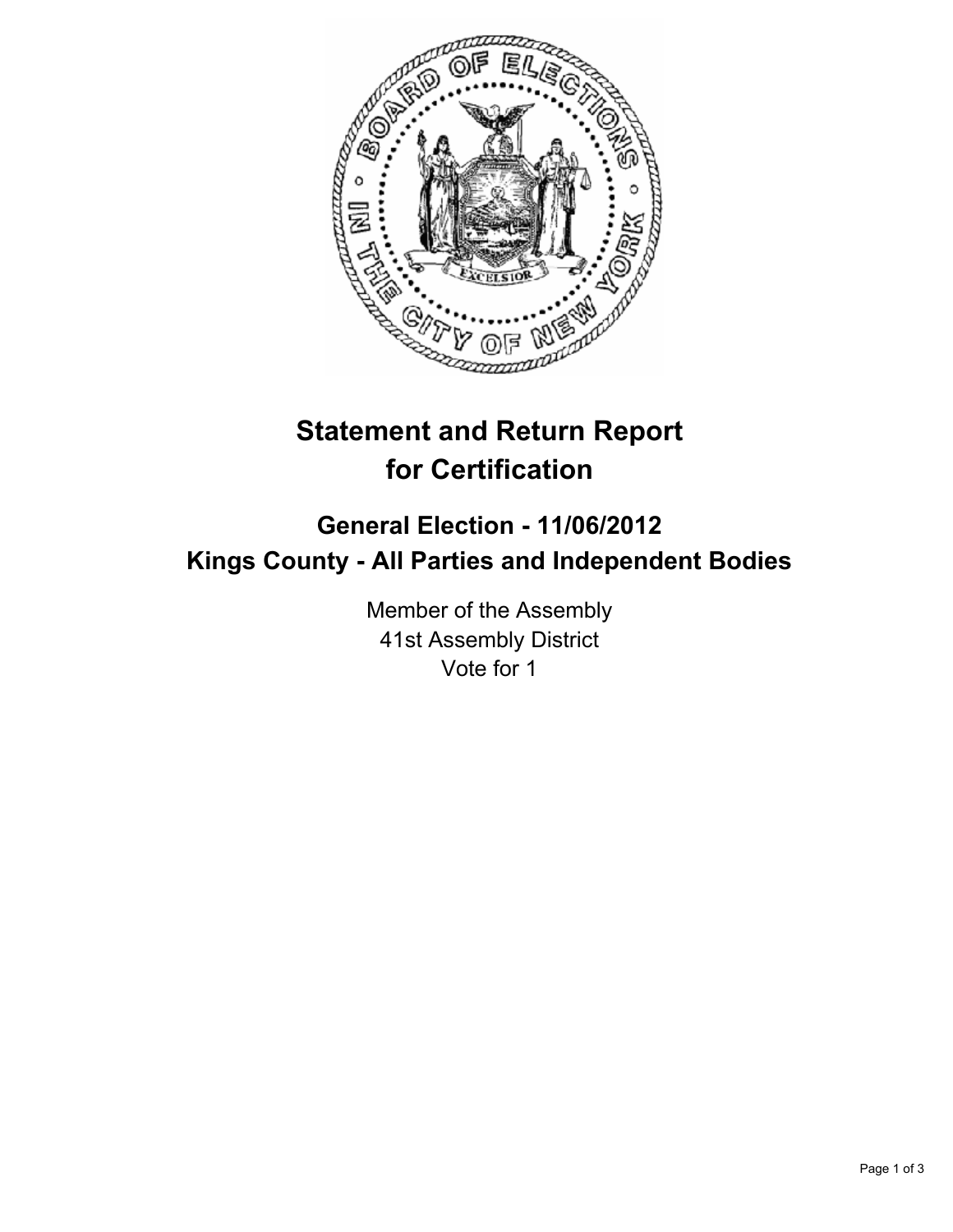

### **Assembly District 41**

| <b>PUBLIC COUNTER</b>                                    | 32,836         |
|----------------------------------------------------------|----------------|
| <b>EMERGENCY</b>                                         | 2              |
| ABSENTEE/MILITARY                                        | 899            |
| <b>FEDERAL</b>                                           | 346            |
| <b>SPECIAL PRESIDENTIAL</b>                              | 0              |
| <b>AFFIDAVIT</b>                                         | 3,207          |
| <b>Total Ballots</b>                                     | 37,290         |
| Less - Inapplicable Federal/Special Presidential Ballots | (346)          |
| <b>Total Applicable Ballots</b>                          | 36,944         |
| HELENE E. WEINSTEIN (DEMOCRATIC)                         | 25,164         |
| JOSEPH HAYON (REPUBLICAN)                                | 5,737          |
| JOSEPH HAYON (CONSERVATIVE)                              | 746            |
| HELENE E. WEINSTEIN (WORKING FAMILIES)                   | 1,093          |
| JOSEPH HAYON (INDEPENDENCE)                              | 212            |
| ALEXANDER NEUMAN (WRITE-IN)                              | 2              |
| ANTAONY T JONES (WRITE-IN)                               | $\overline{2}$ |
| <b>ANTHONY WEINER (WRITE-IN)</b>                         | 1              |
| <b>BEN AKCELROD (WRITE-IN)</b>                           | 4              |
| DOREEN GREEN (WRITE-IN)                                  | 1              |
| EDMOND LEW (WRITE-IN)                                    | 1              |
| JACK KEROUGH (WRITE-IN)                                  | 1              |
| MICHAEL BERGMAN (WRITE-IN)                               | 1              |
| ROBERT GIANCOLA (WRITE-IN)                               | 1              |
| STEPHEN COLBERT (WRITE-IN)                               | 1              |
| TAT PICOTT (WRITE-IN)                                    | 1              |
| UNATTRIBUTABLE WRITE-IN (WRITE-IN)                       | 1              |
| <b>Total Votes</b>                                       | 32,969         |
| Unrecorded                                               | 3,975          |